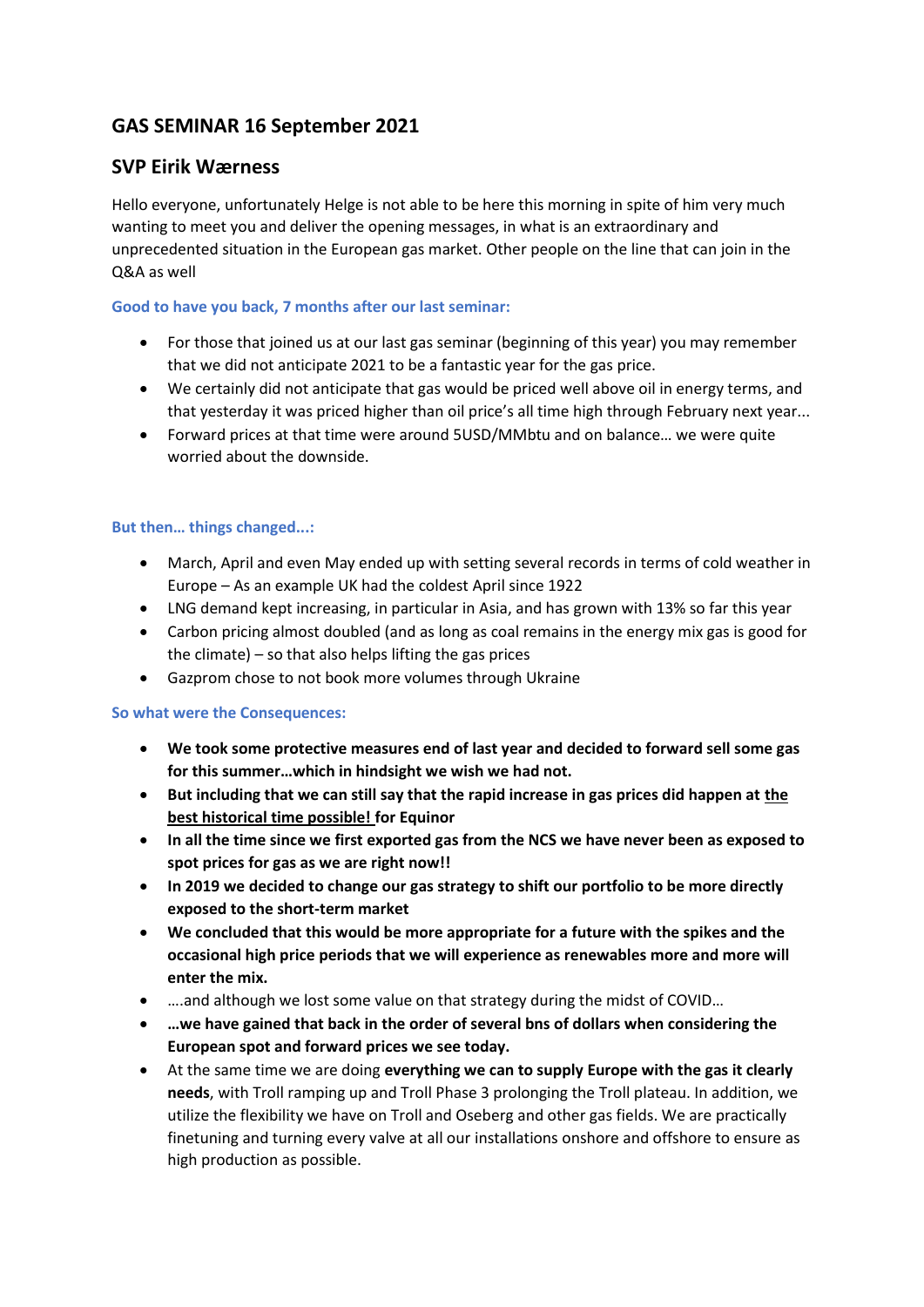- You will see the spot prices directly into our bottom line in the segment results of Exploration and Production Norway (EPN) and the realized price for upstream.
- Due to internal transfer pricing, the MMP segment will in general not benefit from the increase in prices….but rather the effect of the derivatives we have taken on, which are valued mark to market by end of the quarters. This includes the forward gas sales. **As the forward sales have been pricing in over the summer there is not much exposure left from that from today onwards, but there will still be other large derivative effects from MMP when we have such abrupt market changes.**
- **This is due to derivatives/hedges that are put on to neutralize some exposure we have to longer-term indices through our bilateral long-term contracts.**
- **These hedges will show an accounting gain when the market increases, without corresponding loss on the physical volumes, but the physical volumes will have a corresponding accounting loss when the volumes are finally delivered. And vice versa in a falling market.**
- **Normally these timing effects will not be that significant, but when we have such large market movements as we have been seeing lately it will give large effects from quarter to quarter in MMP.**
- **And I would like to remind you that we did say that the results from MMP would be more volatile going forward under the new gas sales strategy – this is of course even more true with the recent unprecedented gas price changes we have experienced**

#### **To the future:**

- Before I leave it to Tom to talk more about where we see the short- and medium-term gas markets develop, I will go through some of the general macro environment, with a long-term outlook on energy transition and gas demand, where we believe gas will have a very large role to play.
- COVID: Global recession in 2020, with significant impact on oil (and to some extent gas) demand
- Global economy on its way out of recession because 15% of population controls 2/3 of purchasing power
- COVID could claim more lives in 2021 than in 2022, a stark reminder of how difficult it is to handle global challenges in a just manner
- These drivers will affect economic growth and key markets over the next few years:
	- o Vaccine roll-out, their impact, and the continued development of the virus, and possible other viruses that we are less prepared for now (normal flu?)
	- $\circ$  Rebuilding of supply chains, balancing supply and demand in different markets
	- o Scale-back of fiscal policy stimulus, and tightening policies
	- o Level and duration of higher inflation rates
- On inflation:
- Inflation picked up, surprisingly, early in the recovery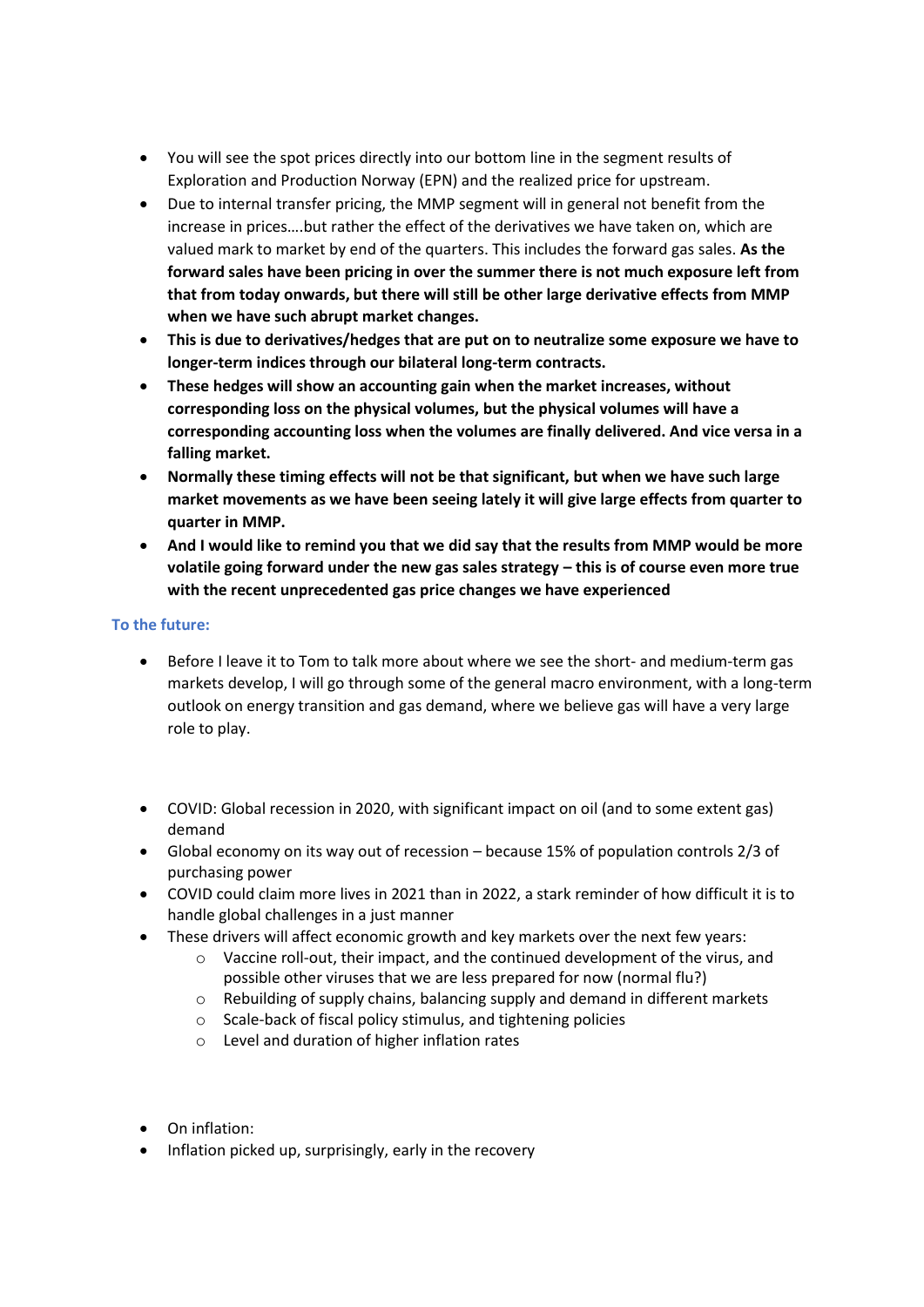- Impacted by supply chains becoming bottlenecks as demand picked up car and computer industries, solar panels, are visible examples
- Signs of normalization in the latest US data?
- This is most likely transitory agree with FED
- Fundamentally, there is a lot of spare capacity in different economies in labor markets and elsewhere
- The energy transition will need a lot of capital investments throughout the value chain, from a massive increase in the supply of minerals and metals refining capacity, via infrastructure investments to durable consumer goods
- Important to ensure effective supply chains and avoid bottlenecks, as the current market situation for gas and electricity in Europe reminds us…
- Turning over to global gas demand, our three long-term scenarios (Reform, Rebalance, Rivalry) indicate continued growth in global demand until 2035
- Note: Rebalance is consistent with Paris, but not a 1.5D scenario more like 1.7-1.8D
- Gas demand is driven by economic and population growth, growing demand for energy services, electrification, replacement of coal (and to some extent nuclear), energy and climate policies and other factors
- In a sustainable scenario (Rebalance), with massive energy transition, gas demand declines after 2035 as renewables dominate the power sector together with nuclear and hydro, and electrification starts to bite into heating/cooling and manufacturing.
- European demand for gas declines in all scenarios, but
- Still needs imports throughout the time period, even in Rebalance
- Blue hydrogen can to some extent **increase** gas demand until hydrogen also replaces natural gas in end use sectors
- There is a massive need for investments to satisfy demand, even in Rebalance 60 Tcm is more gas than the combined supply from North America, Russia and the Middle East over the last 30 years.
- In addition, incumbents in the global energy sector will take responsibility for a large part of all the other investments in the energy transition, where we have a role to play – Some examples are CCS, offshore wind, hydrogen, bioenergy, minerals extraction.
- I now turn to my good colleague Tom James, who heads up our analytical and regulatory unit for gas, power and low carbon solutions, to update you in more detail on the short- and medium-term developments in the gas markets. The floor is yours, Tom!

## **Tom James**

## **Slide 1**

- We are seeing record gas prices in Europe for this time of year
- However the bullish run on the gas market is not in isolation
- Different commodities are pushing and pulling each other up for example last week saw a renewed rally in EU ETS carbon, breaking above €62/t for the first time